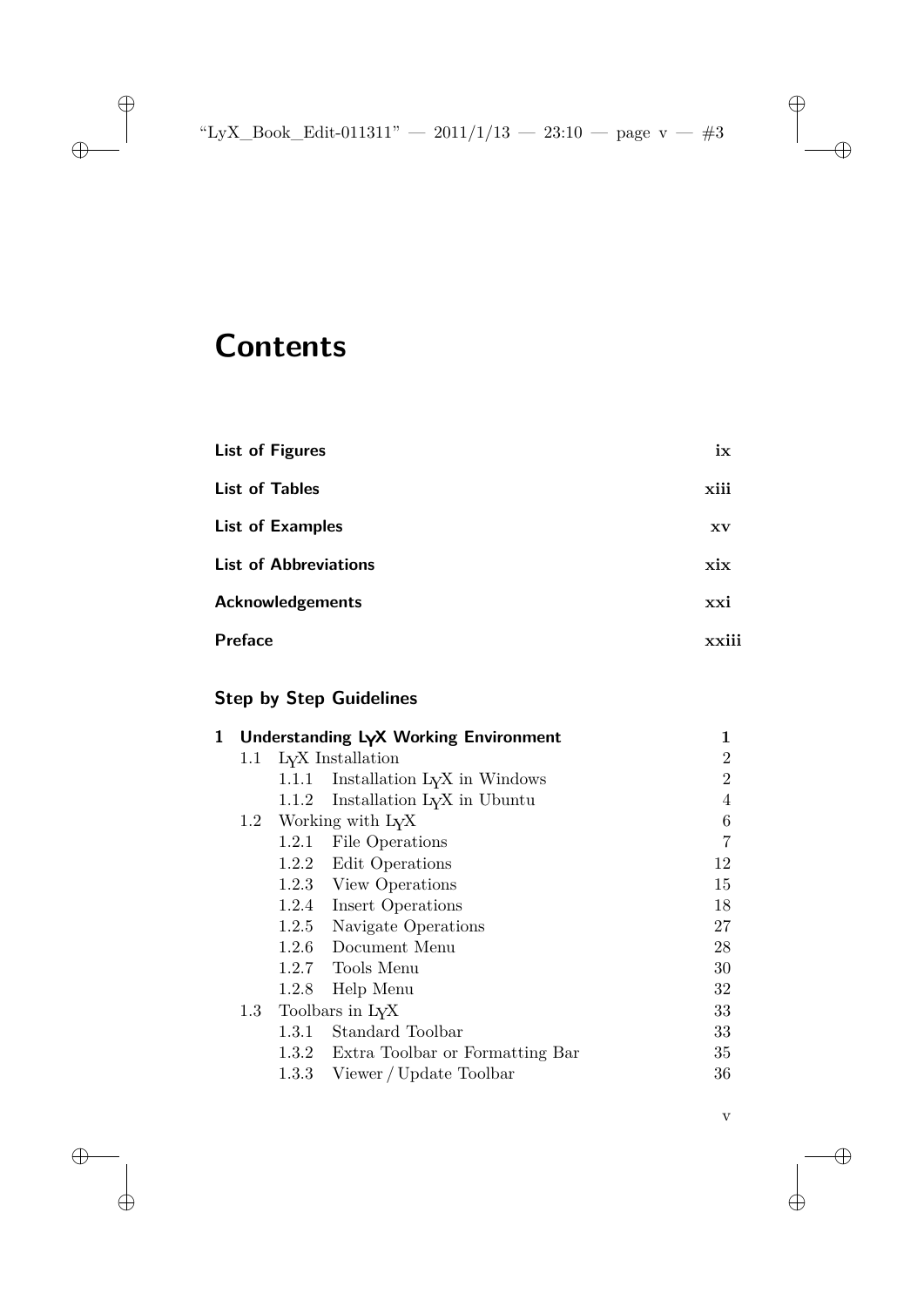| $2^{\circ}$    |                                 |                                      | <b>Document Preparation</b>              | $37\,$ |  |
|----------------|---------------------------------|--------------------------------------|------------------------------------------|--------|--|
|                | 2.1                             |                                      | Document Class Selection                 | 37     |  |
|                |                                 |                                      | 2.2 Document Page Layout and Margin      | 39     |  |
|                |                                 |                                      | 2.3 Page Number and Page Header          | 41     |  |
| 3 <sup>7</sup> | <b>Writing the Front-matter</b> |                                      |                                          | 45     |  |
|                | 3.1                             | Title Page                           |                                          | 47     |  |
|                |                                 |                                      | 3.2 Publisher (Imprint) Page             | 51     |  |
|                |                                 |                                      | 3.3 Dedication Page                      | 56     |  |
|                |                                 |                                      | 3.4 Table of Contents (TOC, LOF and LOT) | 57     |  |
|                |                                 | 3.4.1                                | Standard TOC, LOF, LOT                   | 57     |  |
|                |                                 | 3.4.2                                | Listing LOF and LOT in TOC               | 57     |  |
|                | 3.5                             |                                      | Nomenclature or Glossary                 | 58     |  |
|                | 3.6                             |                                      | Acknowledgements                         | 59     |  |
|                | 3.7                             | Preface                              |                                          | 60     |  |
|                | 3.8                             |                                      | Customising Chapter Name, LOT, LOF       | 61     |  |
|                | 3.9                             | 66<br>Defining clear transition page |                                          |        |  |
| 4              |                                 |                                      | <b>Writing the Main-matter</b>           | 69     |  |
|                | 4.1                             |                                      | <b>Handling Sections</b>                 | 70     |  |
|                | 4.2                             |                                      | Bookmarks and Hyperlinks in PDF output   | 74     |  |
|                | 4.3                             |                                      | <b>Basic Text Editing</b>                | 77     |  |
|                | 4.4                             |                                      | Paragraph setup and control              | 83     |  |
|                | 4.5                             | Listing Texts                        | 88                                       |        |  |
|                | 4.6                             | Label and Cross-Reference            | 93                                       |        |  |
|                | 4.7                             | Handling Mathematical Equations      | 97                                       |        |  |
|                |                                 |                                      | 4.7.1 Inline Formula                     | 97     |  |
|                |                                 |                                      | 4.7.2 Display Formula                    | 100    |  |
|                |                                 |                                      | 4.7.3 Multiline formula                  | 103    |  |
|                |                                 |                                      | 4.7.4 Numbered formulas                  | 105    |  |
|                |                                 |                                      | 4.7.5 Formula Cross-referencing          | 106    |  |
|                | 4.8                             |                                      | Figures and Tables                       | 108    |  |
|                |                                 | 4.8.1                                | <b>Fixed Tables</b>                      | 109    |  |
|                |                                 |                                      | 4.8.2 Float Tables                       | 112    |  |
|                |                                 | 4.8.3                                | Working With Inkscape                    | 114    |  |
|                |                                 | 4.8.4                                | <b>Fixed Figures</b>                     | 119    |  |
|                |                                 | 4.8.5                                | Float Figures                            | 121    |  |
| 5              | <b>Writing the Back-matter</b>  |                                      |                                          | 131    |  |
|                | 5.1                             | Bibliography                         |                                          | 131    |  |
|                |                                 |                                      | 5.1.1 Using manual method                | 131    |  |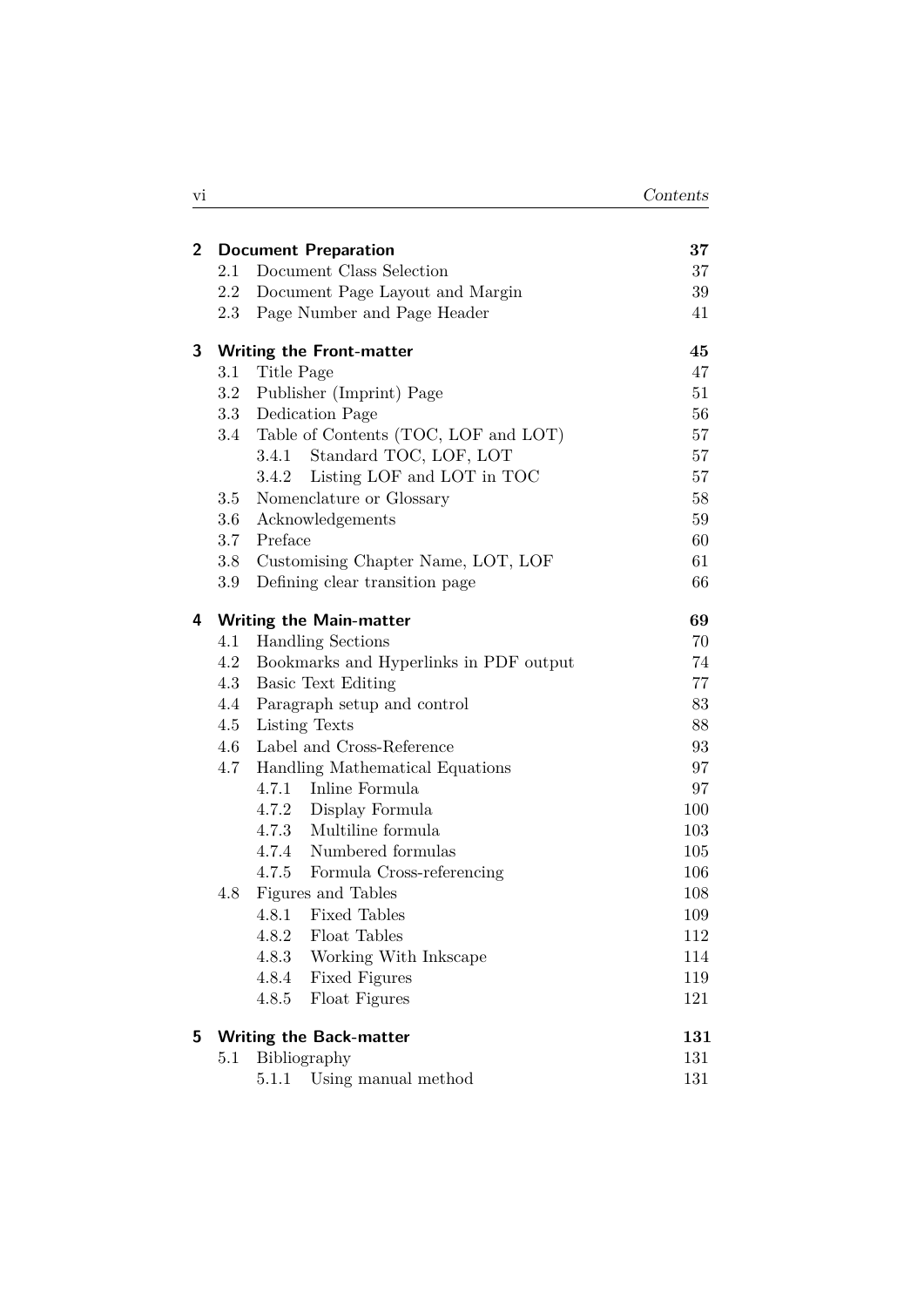$\oplus$ 

 $\bigoplus$ 

 $\oplus$ 

 $\oplus$ 

|   |                                    | 5.1.2             | Using BibT <sub>F</sub> X database                | 134 |
|---|------------------------------------|-------------------|---------------------------------------------------|-----|
|   |                                    | 5.1.3             | Understanding BibT <sub>E</sub> X Format          | 135 |
|   |                                    | 5.1.4             | Writing BibT <sub>F</sub> X Database Using JabRef | 140 |
|   |                                    |                   | 5.2 Bibliography Style Selection                  | 143 |
|   |                                    | 5.2.1             | Numerical Styles                                  | 145 |
|   |                                    |                   | 5.2.2 Author-year Style                           | 150 |
|   |                                    |                   | 5.2.3 Using Biblatex package                      | 157 |
|   |                                    | 5.2.4             | <b>Biblatex Style Examples</b>                    | 163 |
|   | 5.3                                | Index             |                                                   | 168 |
|   |                                    | 5.3.1             | Creating Index Entries                            | 168 |
|   |                                    | 5.3.2             | Generating Index                                  | 173 |
| 6 | <b>Working With LATEX Packages</b> |                   |                                                   | 177 |
|   | 6.1                                |                   | Fancy Chapter (fncychap)                          | 177 |
|   | $6.2\,$                            |                   | Fancy Header (fancyhdr)                           | 183 |
|   |                                    |                   | 6.3 Visualise Cutting Lines (crop)                | 187 |
|   | 6.4                                |                   | Advance Control of TOC, LOF, LOT (tocloft)        | 193 |
|   | $6.5\,$                            |                   | Drop Capitals (lettrine)                          | 202 |
|   | $6.6\,$                            |                   | Writing Arabic Words (arabtex)                    | 204 |
|   |                                    |                   | <b>7</b> Printing the Manuscript                  | 211 |
|   | 7.1                                |                   | Creating PDF File                                 | 211 |
|   | 7.2                                |                   | Printing PDF File                                 | 212 |
|   |                                    |                   |                                                   |     |
|   |                                    | <b>Appendices</b> |                                                   |     |

| <b>Document Settings</b><br>A |     |  |
|-------------------------------|-----|--|
| A.1 Document Class            | 217 |  |
| A.2 Modules                   | 217 |  |
| A.3 Fonts                     | 218 |  |
| A.4 Text Layout               | 218 |  |
| A.5 Page Layout               | 219 |  |
| A.6 Page Margins              | 219 |  |
| A.7 Language                  | 219 |  |
| A.8 Numbering & TOC           | 222 |  |
| A.9 Bibliography              | 222 |  |
| A.10 PDF Properties           | 222 |  |
| A.11 Math Options             | 222 |  |
| A.12 Float Placement          | 223 |  |
| A.13 Bullets                  | 223 |  |

 $\bigoplus$ 

 $\bigoplus$